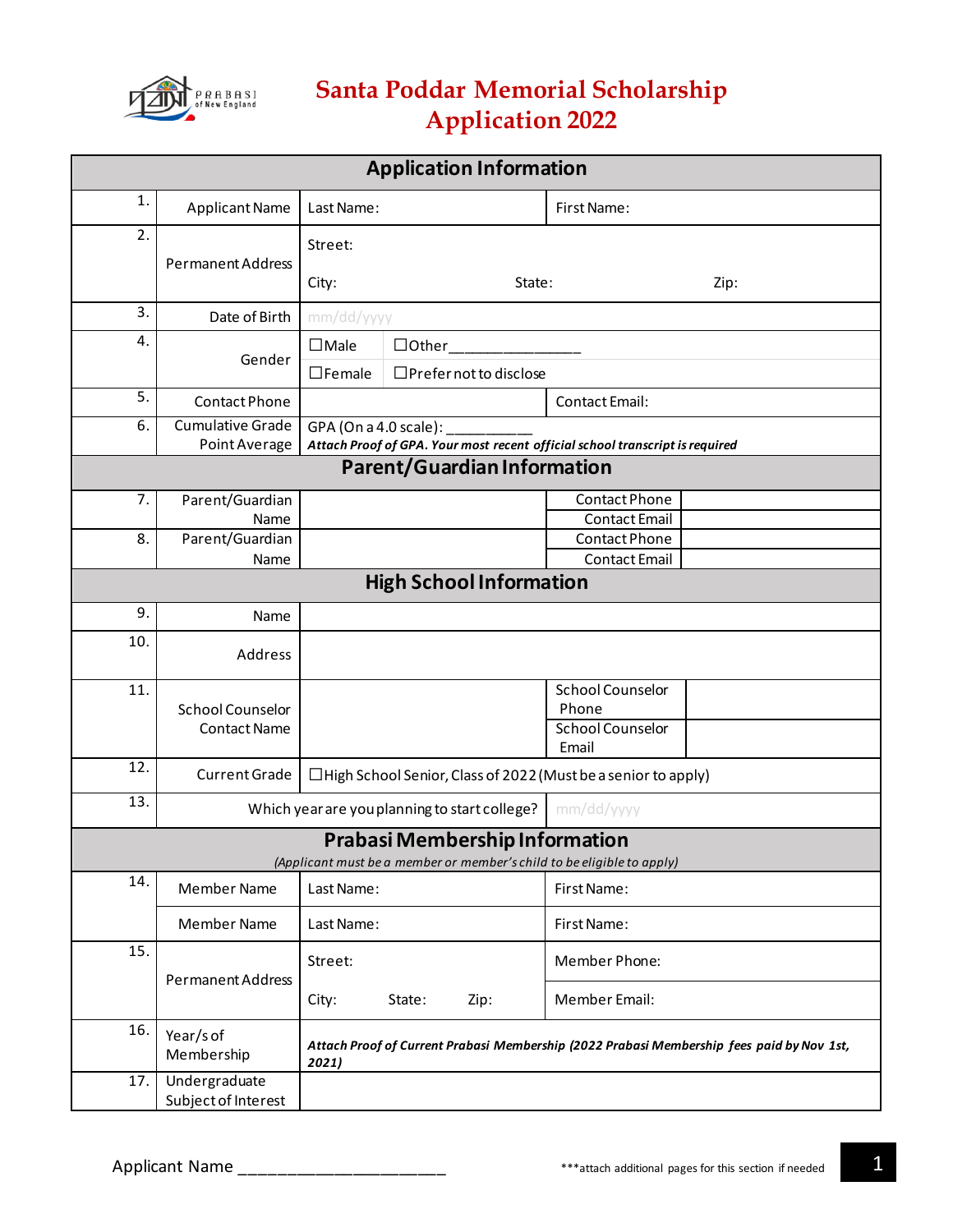

| <b>List Academic Honors &amp; Awards</b> |                        |  |
|------------------------------------------|------------------------|--|
|                                          | Name                   |  |
| 18.                                      | Award/Honor<br>Details |  |
|                                          | Date Awarded           |  |
| 19.                                      | Name                   |  |
|                                          | Award/Honor<br>Details |  |
|                                          | Date Awarded           |  |
|                                          | Name                   |  |
| 20.                                      | Award/Honor<br>Details |  |
|                                          | Date Awarded           |  |
|                                          | Name                   |  |
| 21.                                      | Award/Honor<br>Details |  |
|                                          | Date Awarded           |  |
|                                          | Name                   |  |
| 22.                                      | Award/Honor<br>Details |  |
|                                          | Date Awarded           |  |
|                                          | Name                   |  |
| 23.                                      | Award/Honor<br>Details |  |
|                                          | Date Awarded           |  |
| 24.                                      | Name                   |  |
|                                          | Award/Honor<br>Details |  |
|                                          | Date Awarded           |  |
| 25.                                      | Name                   |  |
|                                          | Award/Honor<br>Details |  |
|                                          | Date Awarded           |  |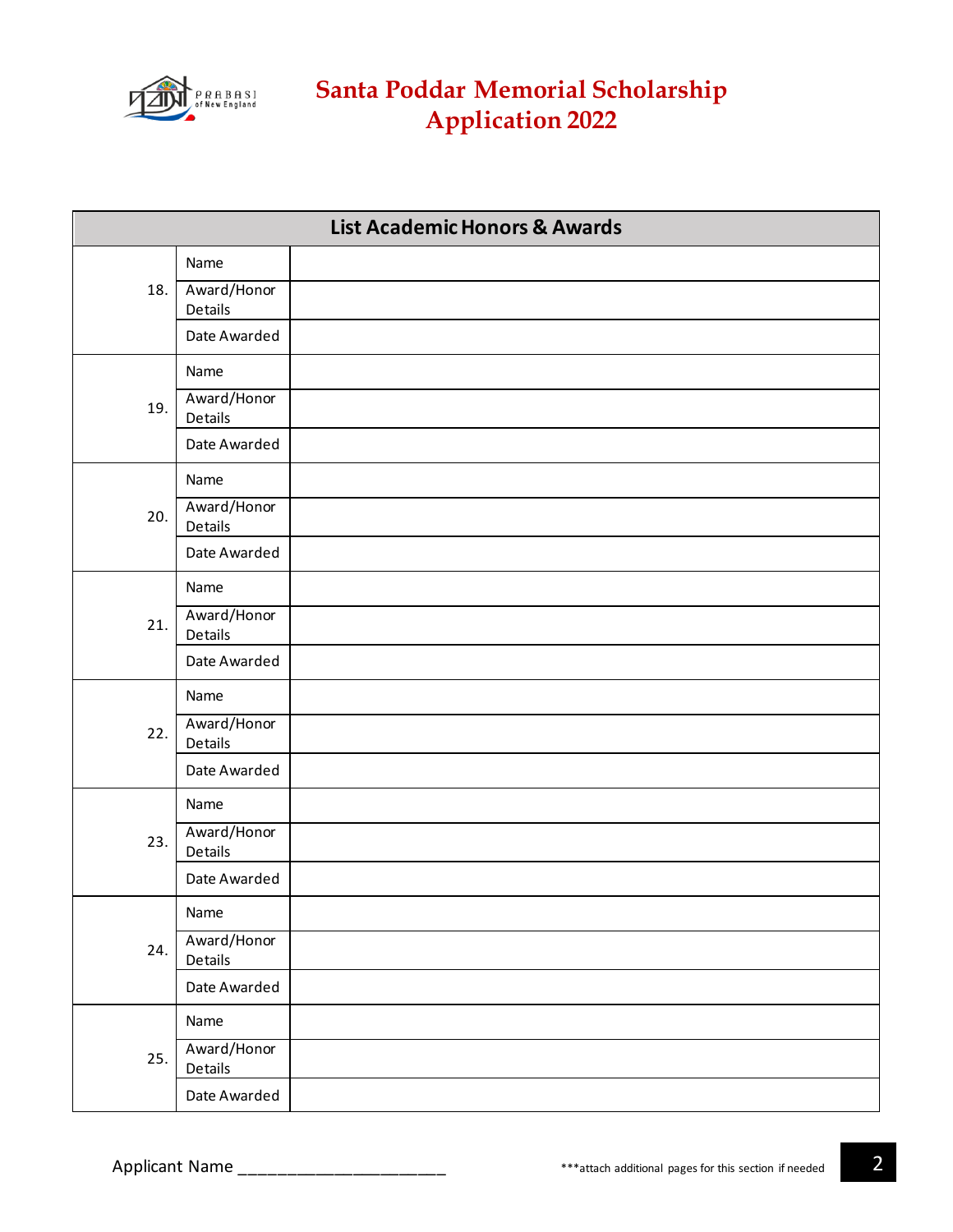

| <b>List Prabasi Volunteering Activities</b> |                                                                                                   |            |    |                            |
|---------------------------------------------|---------------------------------------------------------------------------------------------------|------------|----|----------------------------|
|                                             | Type of Activity                                                                                  |            |    | <b>Volunteering Hours:</b> |
|                                             | From                                                                                              | mm/dd/yyyy | To | mm/dd/yyyy                 |
| 26.                                         | Describe Activity Details<br>Highlight impact and/or<br>leadership role in the<br>activity        |            |    |                            |
|                                             | Awards (if any)                                                                                   |            |    |                            |
|                                             | Reference Name, Email &<br>Phone                                                                  |            |    |                            |
| 27.                                         | Type of Activity                                                                                  |            |    | <b>Volunteering Hours:</b> |
|                                             | From                                                                                              | mm/dd/yyyy | To | mm/dd/yyyy                 |
|                                             | <b>Describe Activity Details</b><br>Highlight impact and/or<br>leadership role in the<br>activity |            |    |                            |
|                                             | Awards (if any)                                                                                   |            |    |                            |
|                                             | Reference Name, Email &<br>Phone                                                                  |            |    |                            |
| 28.                                         | Type of Activity                                                                                  |            |    | <b>Volunteering Hours:</b> |
|                                             | From                                                                                              | mm/dd/yyyy | To | mm/dd/yyyy                 |
|                                             | <b>Describe Activity Details</b><br>Highlight impact and/or<br>leadership role in the<br>activity |            |    |                            |
|                                             | Awards (if any)                                                                                   |            |    |                            |
|                                             | Reference Name, Email &<br>Phone                                                                  |            |    |                            |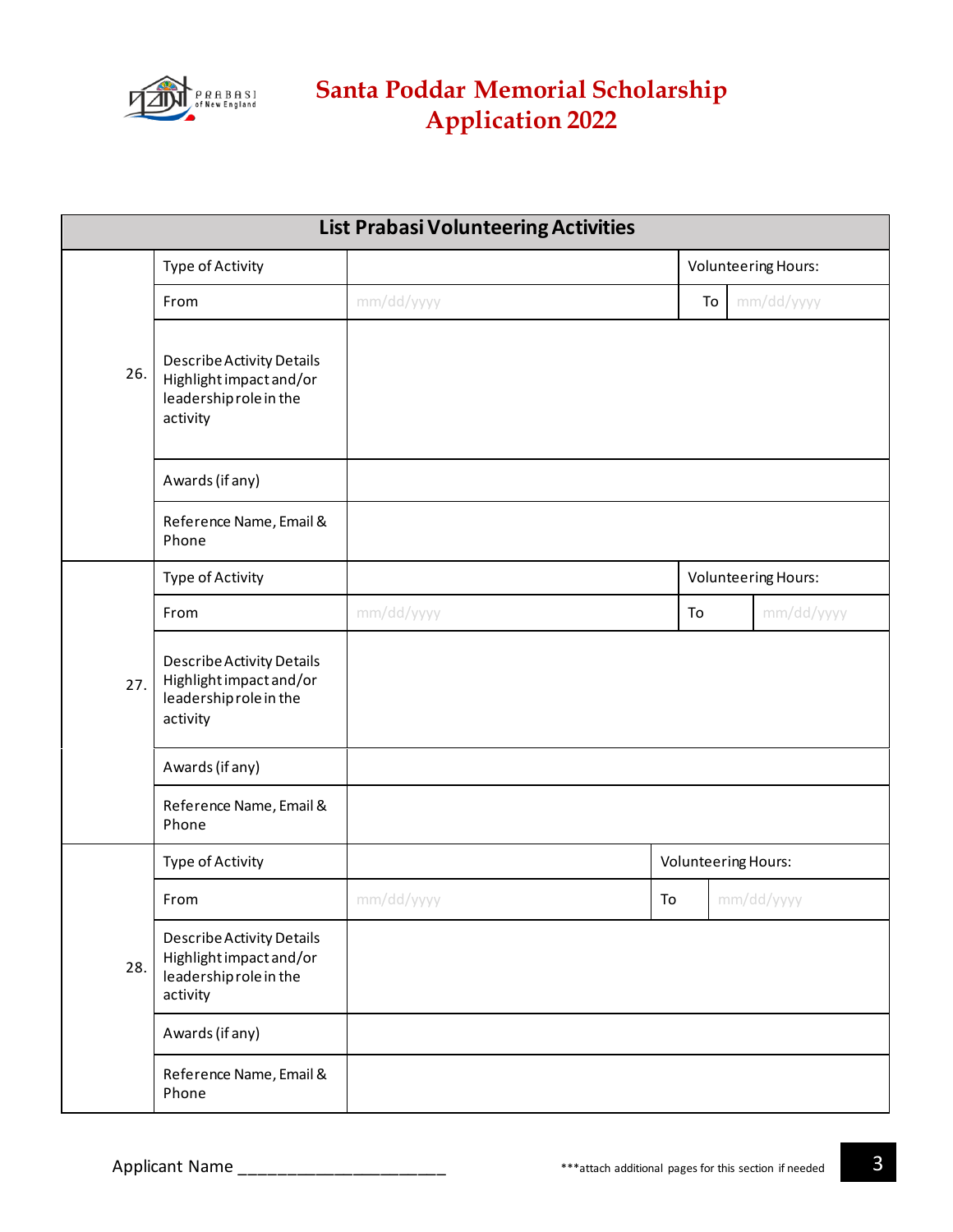

## **Santa Poddar Memorial Scholarship Application 2022**

| <b>List Community Service and Leadership Activities</b> |                                                                                                   |            |    |                            |  |
|---------------------------------------------------------|---------------------------------------------------------------------------------------------------|------------|----|----------------------------|--|
| 29.                                                     | Type of Activity                                                                                  |            |    | <b>Volunteering Hours:</b> |  |
|                                                         | From                                                                                              | mm/dd/yyyy | To | mm/dd/yyyy                 |  |
|                                                         | <b>Describe Activity Details</b><br>Highlight impact and/or<br>leadership role in the<br>activity |            |    |                            |  |
|                                                         | Awards (if any)                                                                                   |            |    |                            |  |
|                                                         | Reference Name, Email &<br>Phone                                                                  |            |    |                            |  |
| 30.                                                     | Type of Activity                                                                                  |            |    | <b>Volunteering Hours:</b> |  |
|                                                         | From                                                                                              | mm/dd/yyyy | To | mm/dd/yyyy                 |  |
|                                                         | <b>Describe Activity Details</b><br>Highlight impact and/or<br>leadership role in the<br>activity |            |    |                            |  |
|                                                         | Awards (if any)                                                                                   |            |    |                            |  |
|                                                         | Reference Name, Email &<br>Phone                                                                  |            |    |                            |  |
| 31.                                                     | Type of Activity                                                                                  |            |    | <b>Volunteering Hours:</b> |  |
|                                                         | From                                                                                              | mm/dd/yyyy | To | mm/dd/yyyy                 |  |
|                                                         | <b>Describe Activity Details</b><br>Highlight impact and/or<br>leadership role in the<br>activity |            |    |                            |  |
|                                                         | Awards (if any)                                                                                   |            |    |                            |  |
|                                                         | Reference Name, Email &<br>Phone                                                                  |            |    |                            |  |